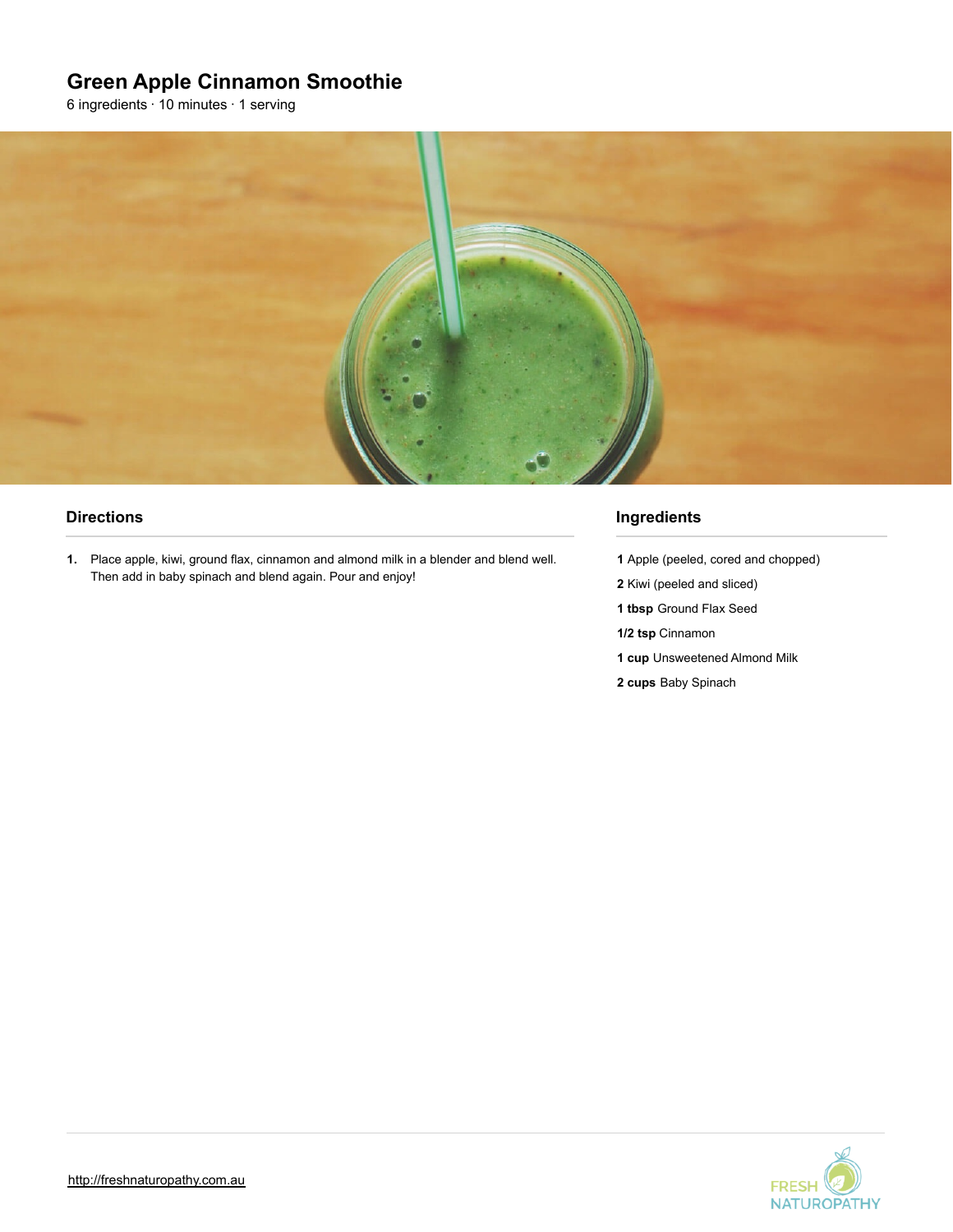## **Smashed Peacamole with Crackers**

6 ingredients · 10 minutes · 4 servings



#### **Directions**

- **1.** In a bowl, smash the peas with the back of a fork.
- **2.** Add avocado and mash until well combined. Stir in garlic, lemon juice and sea salt to taste.
- **3.** Transfer to a serving bowl and enjoy with crackers.

#### **Ingredients**

**1 cup** Fresh Peas **2** Avocado

- **2** Garlic (cloves, minced)
- **1/4** Lemon (juiced)
- **1/4 tsp** Sea Salt (or more to taste)
- **200 grams** Seed Crackers